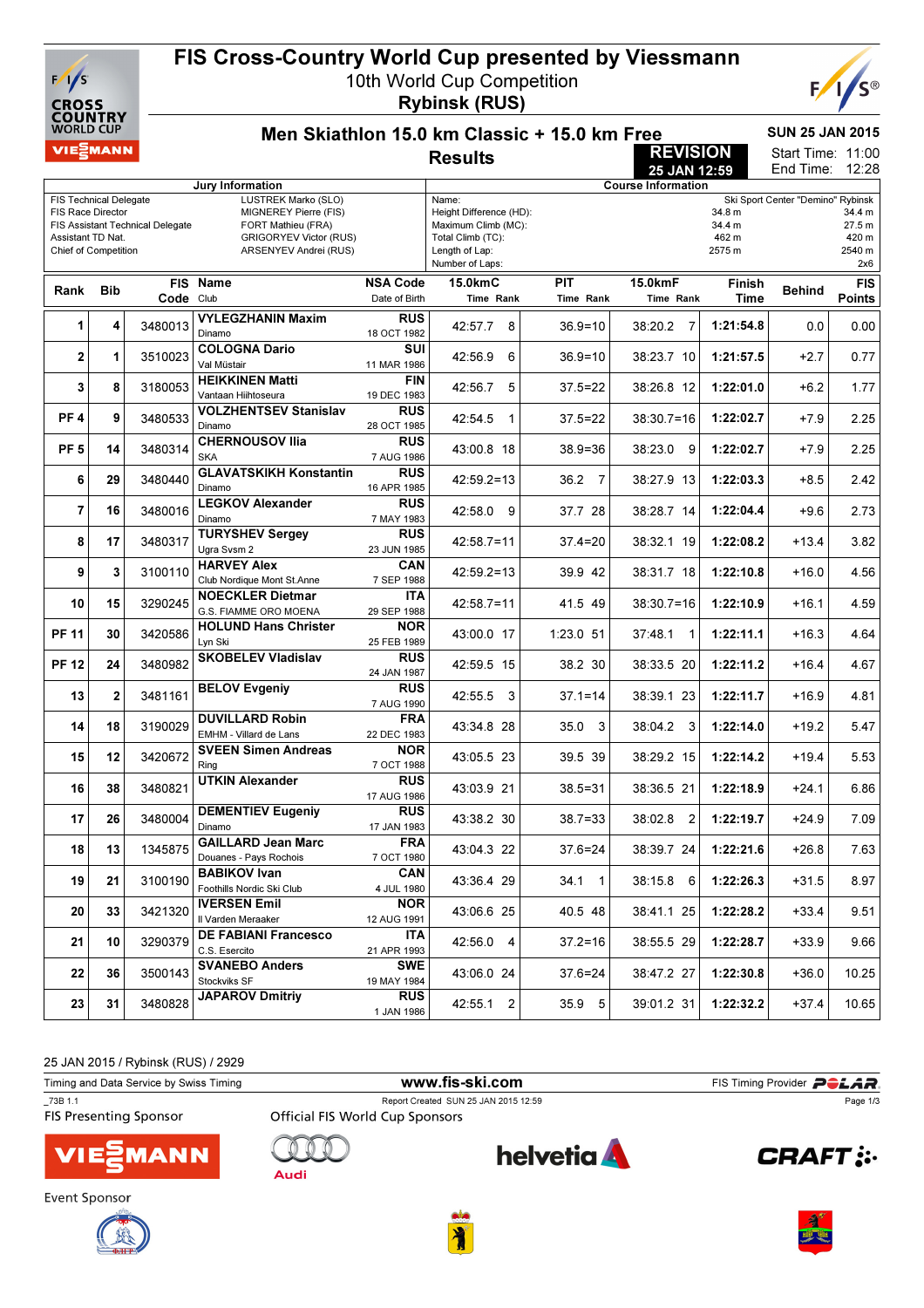

## FIS Cross-Country World Cup presented by Viessmann 10th World Cup Competition

Rybinsk (RUS)



| <b>WORLD CUP</b> | JUUN I N I     |           | <b>SUN 25 JAN 2015</b><br>Men Skiathlon 15.0 km Classic + 15.0 km Free   |                                                   |                      |                         |                      |                |               |                                         |  |
|------------------|----------------|-----------|--------------------------------------------------------------------------|---------------------------------------------------|----------------------|-------------------------|----------------------|----------------|---------------|-----------------------------------------|--|
|                  | VIE EMANN      |           |                                                                          | <b>REVISION</b><br><b>Results</b><br>25 JAN 12:59 |                      |                         |                      |                |               | Start Time: 11:00<br>12:28<br>End Time: |  |
| Rank             | <b>Bib</b>     | Code Club | FIS Name                                                                 | <b>NSA Code</b><br>Date of Birth                  | 15.0kmC<br>Time Rank | <b>PIT</b><br>Time Rank | 15.0kmF<br>Time Rank | Finish<br>Time | <b>Behind</b> | <b>FIS</b><br><b>Points</b>             |  |
| 24               | 40             | 3421467   | <b>RUNDGREEN Mathias</b><br>Byaasen Skiklub                              | <b>NOR</b><br>21 FEB 1991                         | 43:01.5 19           | 34.9<br>$\overline{2}$  | 38:58.9 30           | 1:22:35.3      | $+40.5$       | 11.54                                   |  |
| 25               | 23             | 3050159   | <b>TRITSCHER Bernhard</b><br>SK Saalfelden-Salzburg                      | AUT<br>25 APR 1988                                | 43:44.5 35           | 37.1=14                 | 38:14.9<br>5         | 1:22:36.5      | +41.7         | 11.88                                   |  |
| 26               | 45             | 3481210   | <b>VITSENKO Alexey</b>                                                   | <b>RUS</b><br>20 APR 1990                         | 42:57.3<br>7         | 37.6=24                 | 39:02.6 32           | 1:22:37.5      | $+42.7$       | 12.16                                   |  |
| 27               | 5              | 3190111   | <b>MANIFICAT Maurice</b><br>Douanes - SC Agy St Sigismond                | <b>FRA</b><br>4 APR 1986                          | 43:56.4 37           | $37.3 = 18$             | 38:07.0 4            | 1:22:40.7      | $+45.9$       | 13.07                                   |  |
| 28               | 28             | 3180301   | <b>LEHTONEN Lari</b><br>Imatran Urheilijat                               | FIN<br>21 JUN 1987                                | 43:21.9 27           | $37.2 = 16$             | 38:44.4 26           | 1:22:43.5      | +48.7         | 13.87                                   |  |
| 29               | 19             | 3200229   | <b>TSCHARNKE Tim</b><br>SV Biberau                                       | GER<br>13 DEC 1989                                | 42:59.8 16           | 37.3=18                 | 39:09.0 33           | 1:22:46.1      | $+51.3$       | 14.61                                   |  |
| 30               | 32             | 3480832   | <b>SEDOV Petr</b>                                                        | <b>RUS</b><br>24 AUG 1990                         | 43:53.5 36           | 39.6 40                 | 38:24.9 11           | 1:22:58.0      | $+1:03.2$     | 18.00                                   |  |
| 31               | 47             | 1125588   | <b>DOLIDOVICH Sergei</b>                                                 | BLR<br>18 MAY 1973                                | 43:43.4 33           | 40.0 43                 | 38:37.2 22           | 1:23:00.6      | $+1:05.8$     | 18.74                                   |  |
| 32               | 20             | 3481539   | <b>USTIUGOV Sergey</b>                                                   | <b>RUS</b><br>8 APR 1992                          | 43:15.7 26           | 36.1<br>6               | 39:21.9 34           | 1:23:13.7      | $+1:18.9$     | 22.47                                   |  |
| 33               | $\overline{7}$ | 3480695   | <b>BESSMERTNYKH Alexander</b>                                            | <b>RUS</b><br>15 SEP 1986                         | 42:58.2 10           | 40.4=46                 | 39:43.4 37           | 1:23:22.0      | $+1:27.2$     | 24.84                                   |  |
| 34               | 27             | 3100006   | <b>KERSHAW Devon</b><br>Onaping Falls Nordics Ski Club                   | CAN<br>20 DEC 1982                                | 43:02.8 20           | 40.3 45                 | 39:46.9 38           | 1:23:30.0      | $+1:35.2$     | 27.12                                   |  |
| 35               | 6              | 3290016   | <b>CLARA Roland</b><br>GRUPPO SCIATORI FIAMME GIALLE                     | ITA<br>8 MAR 1982                                 | 44:43.6 43           | 36.3<br>8               | 38:22.8<br>8         | 1:23:42.7      | $+1:47.9$     | 30.74                                   |  |
| 36               | 41             | 3660065   | <b>SEMENOV Michail</b><br><b>SKAR Sindre Bjoernestad</b>                 | <b>BLR</b><br>6 FEB 1986<br><b>NOR</b>            | 44:22.3 39           | 35.1<br>4               | 38:54.8 28           | 1:23:52.2      | $+1:57.4$     | 33.44                                   |  |
| 37               | 49             | 3421164   | Baerums Verk IF<br><b>BACKSCHEIDER Adrien</b>                            | 22 JAN 1992                                       | 43:43.1 32           | 39.2 38                 | 40:04.7 39           | 1:24:27.0      | $+2:32.2$     | 43.35                                   |  |
| 38               | 42             | 3190268   | Douane - Gerardmer Ski Nordique                                          | <b>FRA</b><br>7 AUG 1992                          | 44:22.8 40           | 36.8<br>9               | 39:27.9 35           | 1:24:27.5      | $+2:32.7$     | 43.50                                   |  |
| 39               | 37             | 3290007   | <b>HOFER David</b><br>C.S. CARABINIERI SEZ. SCI                          | ITA<br>21 JUN 1983                                | 43:44.0 34           | 38.8 35                 | 40:06.7 40           | 1:24:29.5      | $+2:34.7$     | 44.07                                   |  |
| 40               | 46             | 3100175   | <b>KILLICK Graeme</b><br>Ptarmigan Nordic Ski Club<br><b>LIVERS Toni</b> | CAN<br>26 FEB 1989<br>SUI                         | 43:38.7 31           | 37.9 29                 | 40:14.5 41           | 1:24:31.1      | $+2:36.3$     | 44.52                                   |  |
| 41               | 11             | 1362656   | Gardes Frontières<br><b>POIRRIER Bastien</b>                             | 2 JUN 1983<br><b>FRA</b>                          | 44:00.0 38           | 39.8 41                 | 40:20.6 42           | 1:25:00.4      | $+3:05.6$     | 52.87                                   |  |
| 42               | 44             | 3190125   | Markstein Ranspach<br><b>BING Thomas</b>                                 | 10 MAY 1988<br><b>GER</b>                         | 45:00.1 46           | $37.4 = 20$             | 39:42.1 36           | 1:25:19.6      | $+3:24.8$     | 58.34                                   |  |
| 43               | 25             | 3200241   | Rhoener WSV Dermbach<br><b>ANDERSSON Simon</b>                           | 3 APR 1990<br><b>SWE</b>                          | 44:42.1 42           | $40.4 = 46$             | 40:56.7=46           | 1:26:19.2      | $+4:24.4$     | 75.32                                   |  |
| 44               | 34             | 3500863   | Falun-Borlaenge SK<br><b>FILIPPOV Alexander</b>                          | 10 MAY 1991<br><b>RUS</b>                         | 44:23.2 41           | 37.0 13                 | 41:19.1 48           | 1:26:19.3      | $+4:24.5$     | 75.34                                   |  |
| 45               | 55             | 3481005   | <b>GARDENER Stefano</b>                                                  | 17 JAN 1990<br><b>ITA</b>                         | 44:58.6 45           | $38.7 = 33$             | $40:53.3=43$         | 1:26:30.6      | $+4:35.8$     | 78.56                                   |  |
| 46               | 52             | 3290321   | C.S. FORESTALE DELLO STATO<br><b>AKHMADIYEV Yerdos</b>                   | 11 OCT 1990<br>KAZ                                | 44:57.9 44           | $37.6 = 24$             | $40:56.7=46$         | 1:26:32.2      | $+4:37.4$     | 79.02                                   |  |
| 47               | 57             | 3670032   | <b>GELSO Matthew Phillip</b>                                             | 6 MAR 1985<br><b>USA</b>                          | 45:05.5 47           | $38.9 = 36$             | $40:53.3=43$         | 1:26:37.7      | $+4:42.9$     | 80.59                                   |  |
| 48               | 43             | 3530378   | Sun Valley Ski Education Fnd<br><b>ASTAPENKA Yury</b>                    | 18 JUL 1988<br><b>BLR</b>                         | 45:14.0 48           | $38.5 = 31$             | 40:54.5 45           | 1:26:47.0      | $+4:52.2$     | 83.23                                   |  |
| 49               | 59             | 3660045   |                                                                          | 10 OCT 1990                                       | 45:31.0 49           | 45.8 50                 | 41:55.0 49           | 1:28:11.8      | $+6:17.0$     | 107.39                                  |  |

25 JAN 2015 / Rybinsk (RUS) / 2929

Timing and Data Service by Swiss Timing **Example 19th and Data Service by Swiss Timing WWW.fis-ski.com** FIS Timing Provider **POLAR**<br>FIS Presenting Sponsor Official FIS World Cup Sponsors Page 2/3<br>FIS Presenting Sponsor Off Report Created SUN 25 JAN 2015 12:59<br>Official FIS World Cup Sponsors Page 2/3**helvetia** Ø  $\bigcap$ **CRAFT: :** MANN **Audi**